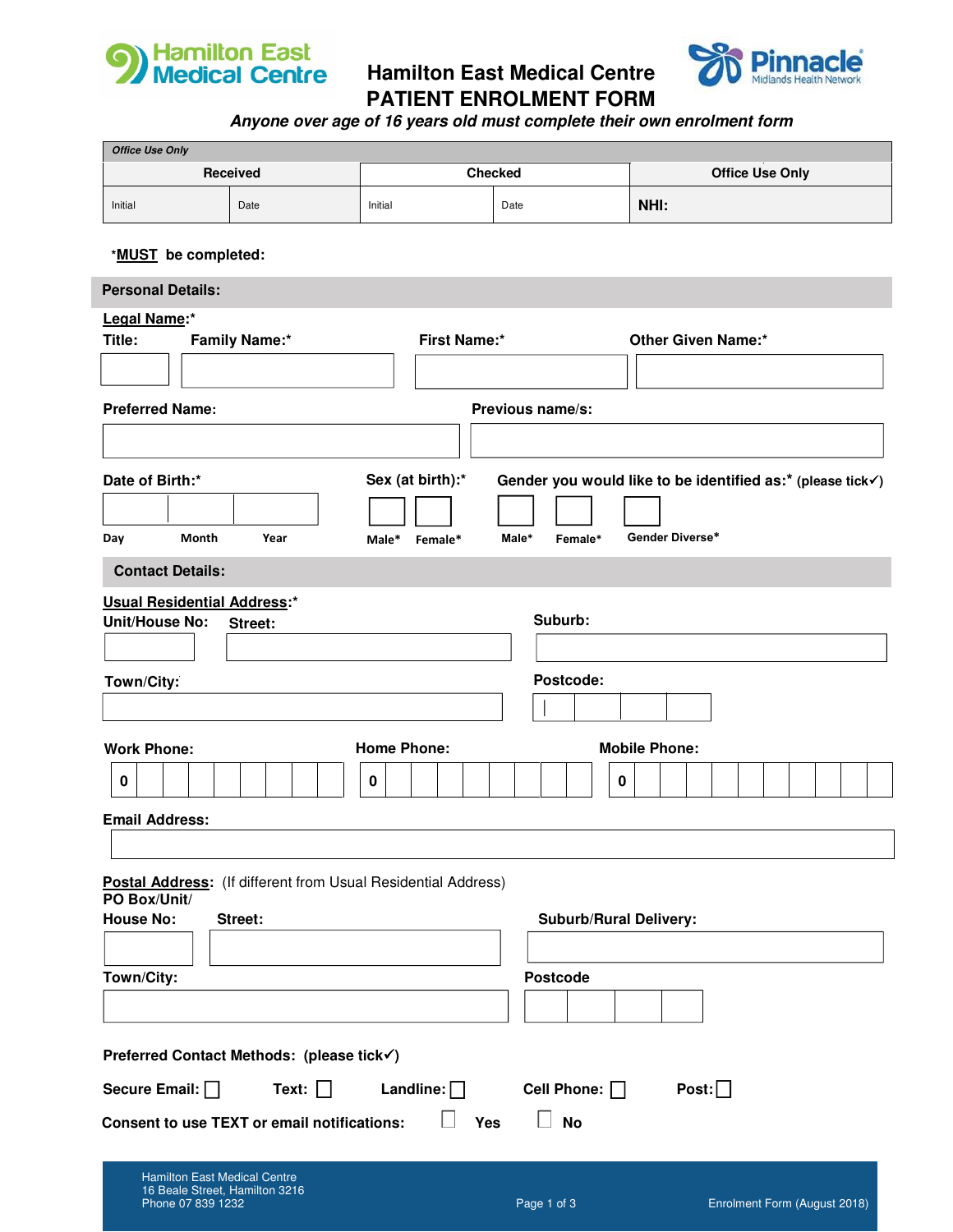| <b>Ethnicity and Residential Details:</b>                                                                                                                                                                                                                       |
|-----------------------------------------------------------------------------------------------------------------------------------------------------------------------------------------------------------------------------------------------------------------|
| Which ethnic group(s) do you belong to? (Tick the space or spaces which apply to you)                                                                                                                                                                           |
| $\Box$ 42 Chinese<br>□ 11 New Zealand European<br>$\Box$ 43 Indian<br>$\square$ 31 Samoan<br>$\Box$ Other (such as Dutch, Japanese, Tokelauan)<br>$\Box$ If not listed above please state:<br>$\Box$ 32 Cook Island Maori<br>□ 33 Tongan<br>$\square$ 34 Niuean |
|                                                                                                                                                                                                                                                                 |
| If you are not born in New Zealand are you a New Zealand resident?<br>Yes $\Box$<br>No                                                                                                                                                                          |
| (Office Use Only)<br>Are you a refugee?<br>Visa/Permit Sighted<br>Yes $\Box$<br><b>No</b><br>Yes / No                                                                                                                                                           |
| Circle the above<br>Are you on a working visa?<br>Yes $\Box$<br>No $\Box$                                                                                                                                                                                       |
| <b>Smoking Status:</b>                                                                                                                                                                                                                                          |
| If you are aged 15 and over please tick the space that applies for you:                                                                                                                                                                                         |
| Currently Smoke $\square$<br>Recently quit $\Box$<br>Never smoked $\Box$<br>Ex-smoker (over 1 year) $\Box$                                                                                                                                                      |
| If you currently smoke, would you like some help to quit?<br>Smoking is hugely negative on your good health. In most                                                                                                                                            |
| cases, you will experience the benefits of quitting<br>No<br>Yes $  $<br>immediately                                                                                                                                                                            |
| <b>Emergency Contact /Next of Kin:</b>                                                                                                                                                                                                                          |
| First Name/s:*<br>Relationship:*<br><b>Family Name:*</b><br>Title:                                                                                                                                                                                              |
|                                                                                                                                                                                                                                                                 |
| <b>Physical Address:</b><br>Unit/House No:<br>Suburb:<br>Street:                                                                                                                                                                                                |
|                                                                                                                                                                                                                                                                 |
| Town/City:<br>Postcode:                                                                                                                                                                                                                                         |
|                                                                                                                                                                                                                                                                 |
| <b>Work Phone:</b><br><b>Home Phone:</b><br><b>Mobile Phone:</b>                                                                                                                                                                                                |
| 0<br>0<br>0                                                                                                                                                                                                                                                     |
| <b>Community Services Information:</b>                                                                                                                                                                                                                          |
| Sighted (Office Use Only)<br><b>Community Services Card No: (not client number)</b><br>Expiry Date: Day / Month / Year<br>Yes / No (circle the above)                                                                                                           |
| <b>High User Card No:</b><br>Expiry Date: Day / Month / Year<br>Sighted (Office Use Only)<br>Yes / No (circle the above)                                                                                                                                        |
| <b>Employer / Occupation Details:</b>                                                                                                                                                                                                                           |
| <b>Employers Name:</b><br>Phone:                                                                                                                                                                                                                                |
| <b>Address:</b><br>Occupation:                                                                                                                                                                                                                                  |
| <b>Hamilton East Medical Centre</b><br>16 Beale Street, Hamilton 3216<br>Phone 07 839 1232<br>Page 2 of 3<br>Enrolment Form (August 2018)                                                                                                                       |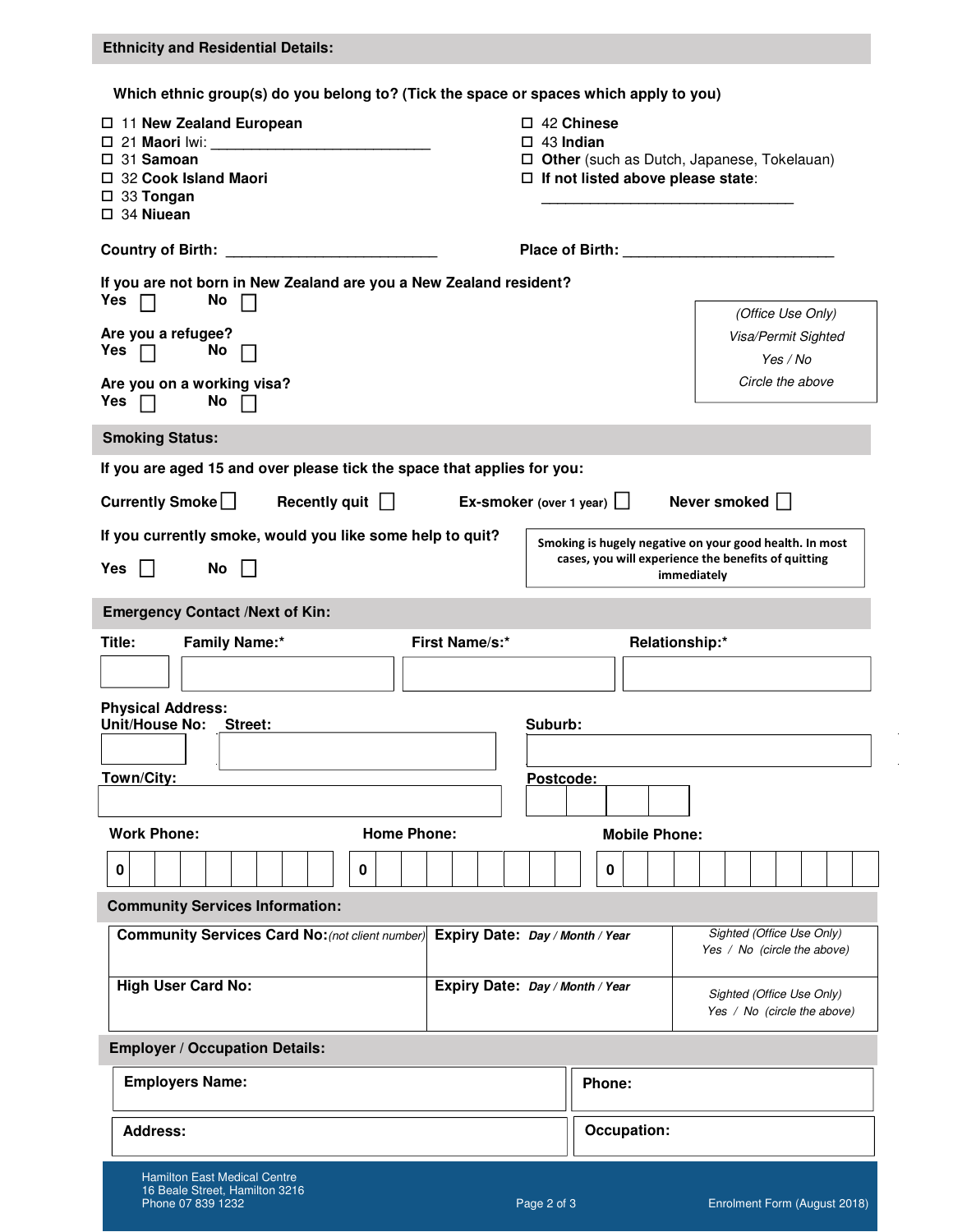#### **My declaration of entitlement and eligibility:** (please carefully read & tick  $\checkmark$ ) **Ethnicity Details:**

**I am entitled to enrol because I am residing permanently in New Zealand.** 

The definition of residing permanently in NZ is that you intend to be resident in New Zealand for at least 183 days in the next 12 months

#### **I am eligible to enrol because:**

a **I am a New Zealand citizen** (If yes, tick box and proceed to **I confirm that, if requested, I can provide proof of my eligibility** below**)**

#### **If you are not a New Zealand citizen please tick which eligibility criteria applies to you (b–j) below:**

| b | I hold a resident visa or a permanent resident visa (or a residence permit if issued before December 2010)                                                                                                              |
|---|-------------------------------------------------------------------------------------------------------------------------------------------------------------------------------------------------------------------------|
| C | I am an Australian citizen or Australian permanent resident AND able to show I have been in New Zealand or intend to<br>stay in New Zealand for at least 2 consecutive years                                            |
| d | I have a work visa/permit and can show that I am able to be in New Zealand for at least 2 years (previous permits<br>included)                                                                                          |
| e | am an interim visa holder who was eligible immediately before my interim visa started                                                                                                                                   |
|   | am a refugee or protected person OR in the process of applying for, or appealing refugee or protection status, OR a<br>victim or suspected victim of people trafficking                                                 |
| g | am under 18 years and in the care and control of a parent/legal guardian/adopting parent who meets one criterion in<br>clauses a–f above OR in the control of the Chief Executive of the Ministry of Social Development |
| h | I am a NZ Aid Programme student studying in NZ and receiving Official Development Assistance funding (or their<br>partner or child under 18 years old)                                                                  |
|   | am participating in the Ministry of Education Foreign Language Teaching Assistantship scheme                                                                                                                            |
|   | am a Commonwealth Scholarship holder studying in NZ and receiving funding from a New Zealand university under<br>the Commonwealth Scholarship and Fellowship Fund                                                       |

**I confirm** that, if requested, I can provide proof of my eligibility

(Office use only) Evidence sighted Yes / No

#### **My agreement to the enrolment process NB. Parent or Caregiver to sign if you are under 16 years**

**I intend to use this practice** as my regular and on-going provider of general practice / GP / health care services.

**I understand** that by enrolling with Hamilton East Medical Centre I will be included in the enrolled population of The Midlands Regional Health Network Charitable Trust, and my name address and other identification details will be included on the Practice, PHO and National Enrolment Service Registers.

**I understand** that if I visit another health care provider where I am not enrolled I may be charged a higher fee.

**I have been given information** about the benefits and implications of enrolment and the services this practice and PHO provides along with the PHO's name and contact details.

**I have read and I agree** with the Use of Health Information Statement. The information I have provided on the Enrolment Form will be used to determine eligibility to receive publicly-funded services. Information may be compared with other government agencies, but only when permitted under the Privacy Act.

**I understand** that the Practice participates in a national survey about people's health care experience and how their overall care is managed. Taking part is voluntary and all responses will be anonymous. I can decline the survey or opt out of the survey by informing the Practice. The survey provides important information that is used to improve health services.

**I agree** to inform the practice of any changes in my contact details and entitlement and/or eligibility to be enrolled.

#### **SELF SIGNING: \***

| Signature*<br>Or AUTHORITY (an authority has the legal right to sign for another person if for some reason they are unable to consent on their own<br>behalf, e.g. parent of a child under 16 years of age) |                |             | Date                         |  |
|-------------------------------------------------------------------------------------------------------------------------------------------------------------------------------------------------------------|----------------|-------------|------------------------------|--|
| Full name:*                                                                                                                                                                                                 | Relationship:* |             | Phone:*                      |  |
| Signature*                                                                                                                                                                                                  |                | Date*       |                              |  |
| <b>Hamilton East Medical Centre</b><br>16 Beale Street, Hamilton 3216<br>Phone 07 839 1232                                                                                                                  |                | Page 3 of 3 | Enrolment Form (August 2018) |  |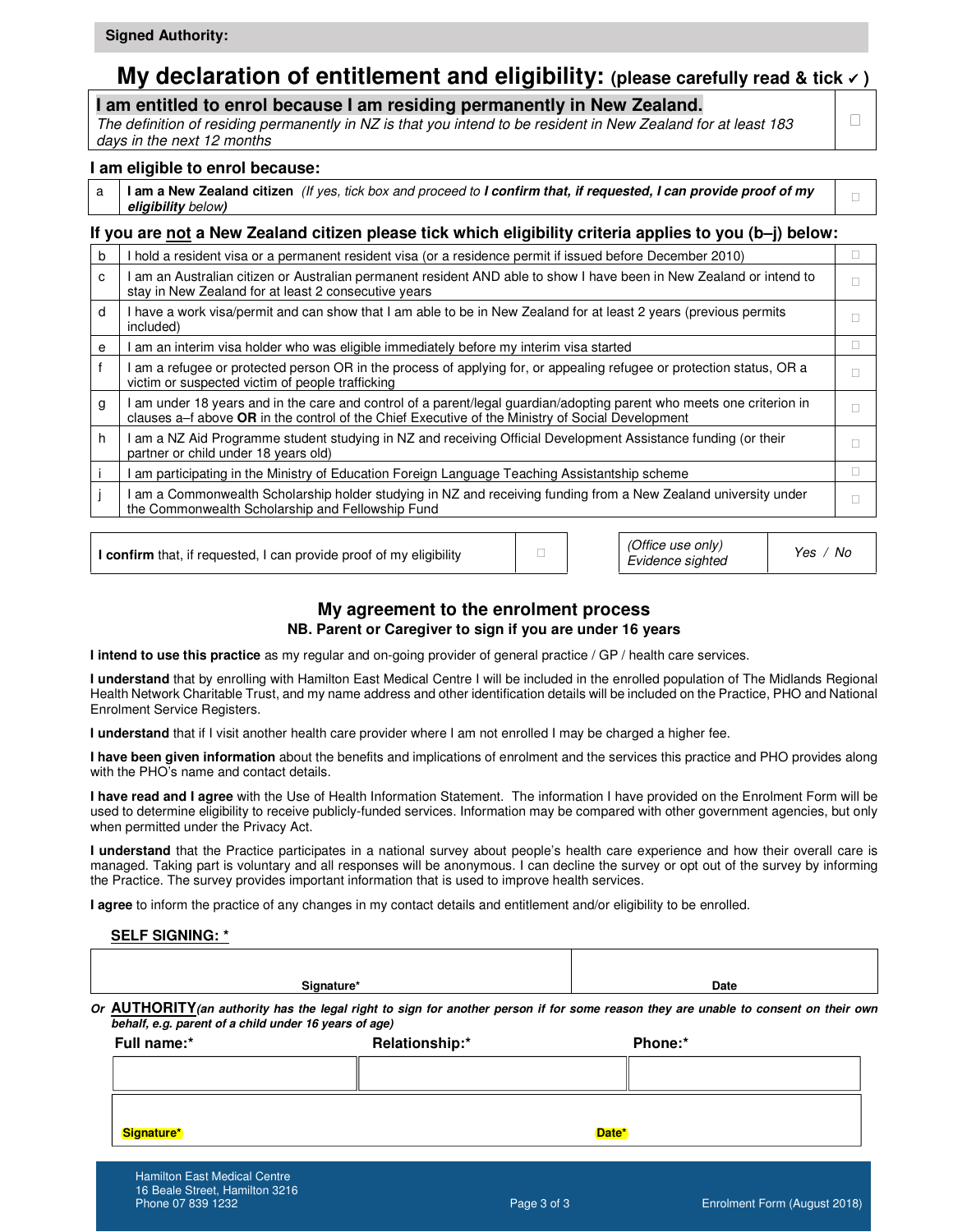



#### REQUEST TO HAVE MEDICAL RECORDS TRANSFERRED

EACH PERSON 16 YEARS OR OVER IS TO COMPLETE AND SIGN THEIR OWN FORM

In order to receive the best care possible, I agree to Hamilton East Medical Centre obtaining my medical records from my previous doctor. I also understand that I will be removed from their practice register.

Previous GP: \_\_\_\_\_\_\_\_\_\_\_\_\_\_\_\_\_\_\_\_\_\_\_\_\_\_\_\_\_\_\_\_\_\_\_\_\_\_\_\_\_\_\_\_\_\_\_\_\_\_

Address: \_\_\_\_\_\_\_\_\_\_\_\_\_\_\_\_\_\_\_\_\_\_\_\_\_\_\_\_\_\_\_\_\_\_\_\_\_\_\_\_\_\_\_\_\_\_\_\_\_\_

Please transfer the medical records for the following people to: Hamilton East Medical Centre 16 Beale Street, Hamilton 3216 • PO Box 4096, Hamilton 3247 Fax: 07 834 0928 • Ph: 07 839 1232 Healthlink EDI: HAMESTMC Please send records GP2GP/EDI – \*\*we do not accept discs or USB\*\*

| <b>GP</b> | <b>NZMC</b> |  | <b>GP</b>     | <b>NZMC</b> |
|-----------|-------------|--|---------------|-------------|
|           |             |  | Dr Zig Khouri | 12515       |

| <b>Family Name</b> | <b>Given Names</b> | <b>DOB or NHI</b> |
|--------------------|--------------------|-------------------|
|                    |                    |                   |
|                    |                    |                   |
|                    |                    |                   |
|                    |                    |                   |

\*\*If you are over the age of 16 you are required to sign your own form\*\*

| <b>Patients current address</b>     |  |
|-------------------------------------|--|
| <b>Signed</b>                       |  |
| <b>Full Name &amp; Relationship</b> |  |
| (if signing in behalf of child)     |  |
| <b>Date</b>                         |  |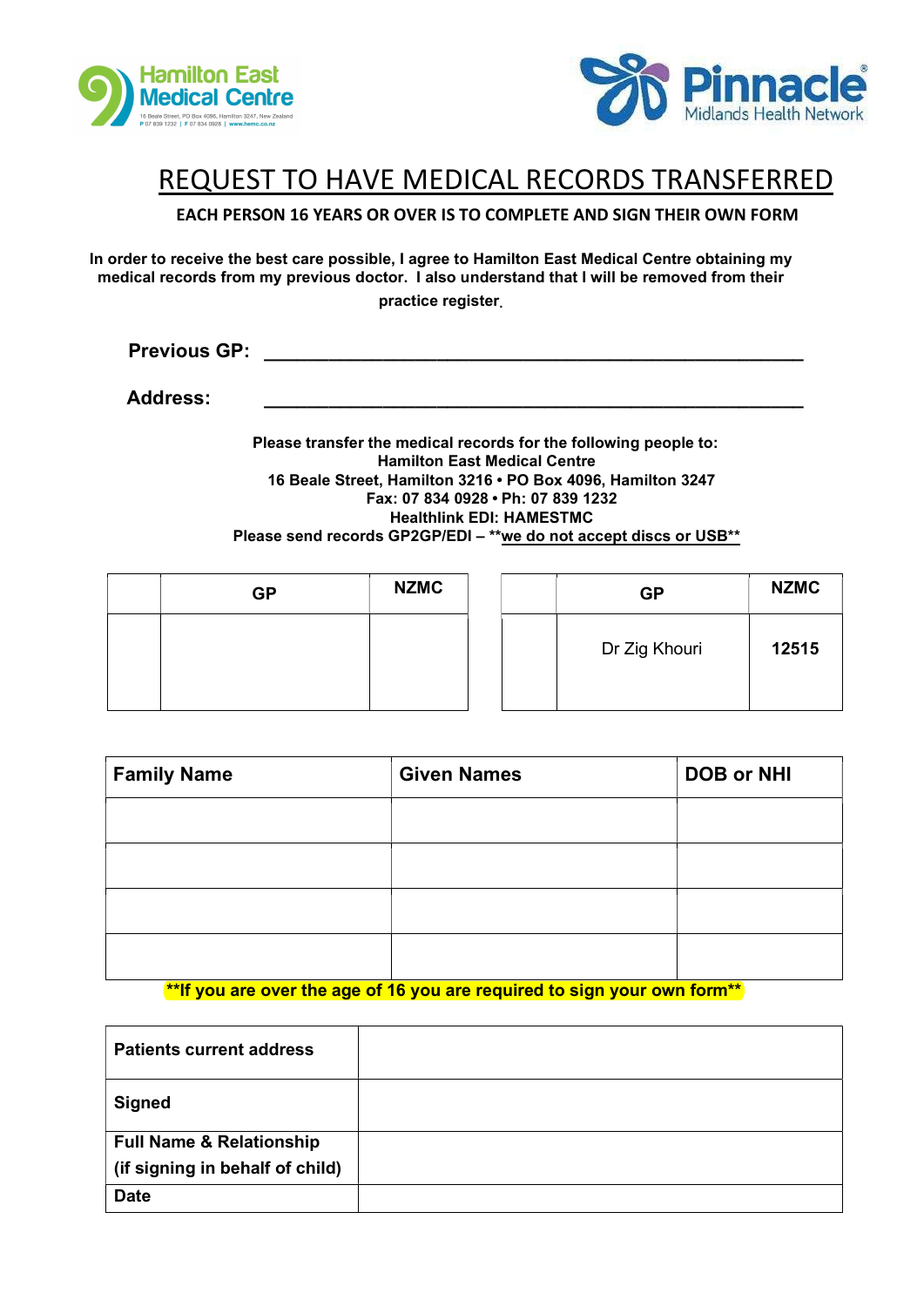

# Patient health information privacy statement

We respect your privacy and confidentiality. This fact sheet sets out why we collect your information and how it will be used.

To learn what a primary health organisation is and how this practice is connected, the role of primary care and the benefits of enrolling, see our website [www.pinnacle.health.nz.](https://www.pinnacle.co.nz/resources/administration/www.pinnacle.health.nz)

The Midlands Regional Health Network Charitable Trust (Trust) is a primary health organisation (PHO), of which this practice is a member. It is made up of community, iwi and clinical representatives and is the entity that contracts with district health boards and the Ministry of Health for funding to provide health services.

You directly consent to your health information being collected when you sign an enrolment form to register with a practice.

#### **Overview**

Maintaining your trust and privacy is important to us.

- We only collect what we need to help you and your whānau.
- We only use what we know to improve your health and the health of the community.
- We don't sell anything we know to anyone, ever.
- We only share what we know with people in the health system who we know will look after your information the way we do.
- We look after what we know and keep it secure.
- Your health record is YOUR health record you can see it, correct it, and know what we have done with it - just ask.

#### What information is collected?

- Information about you (such as your name, date of birth, gender, address, ethnicity, citizenship, NHI number).
- Information about your health.
- Information about health services that are being provided to you.
- Information about the financial transactions around consultation charges.
- We're required to keep your information accurate, up-to-date and relevant for your treatment and care.

#### Patient enrolment information

The information provided on the enrolment form will be:

- held by the practice
- used by the Ministry of Health to give you a National Health Index (NHI) number or update any changes
- sent to the Trust and to the Ministry of Health to obtain subsidised funding on your behalf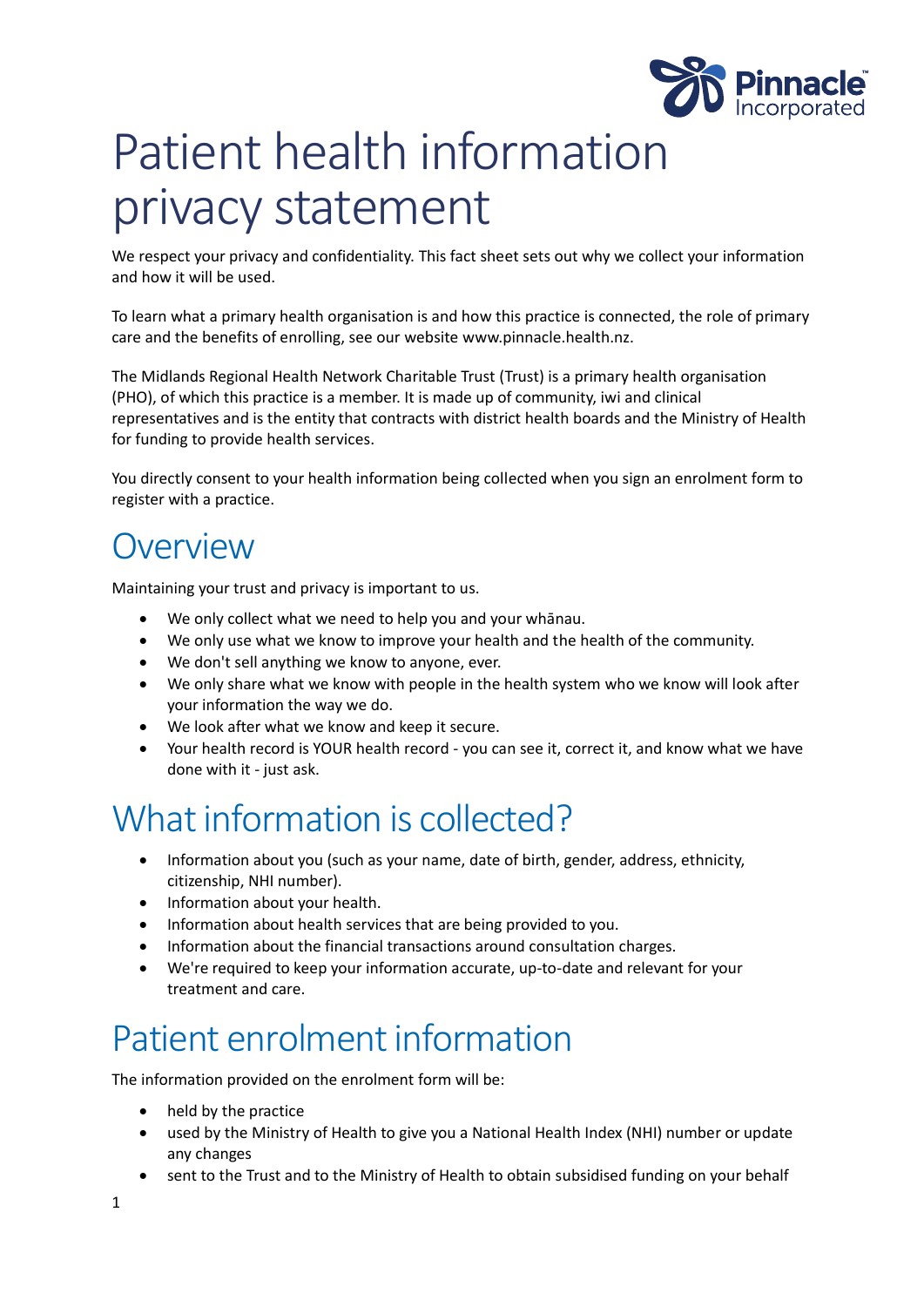• used to determine eligibility to receive publicly funded services. Information may be compared with other government agencies but only when permitted under the Privacy Act.

### Other uses of your health information

Your health information may also be used by health organisations such as the district health board, the Ministry of Health or the Trust for the following purposes:

- health service planning and reporting
- monitoring and improving service quality
- payment.

This information will not be used or published in a way that can identify you.

### Confidentiality and information sharing

Your privacy and the confidentiality of your information is important to us.

- Your health professional may record relevant information from your consultation and use it to provide you with appropriate care.
- When you enrol you give consent to sharing relevant health information with other health professionals who are directly involved in your care\*
- Your health information may also be shared with other government agencies but only when permitted under the Privacy Act. It may also be shared if authorised by law.
- Your health information may be reviewed by an auditor either checking on health matters or as part of a financial audit, but only according to the terms and conditions of Section 22G of the Health Act or any subsequent applicable Act.
- You don't have to share your health information, however, withholding it may affect the quality of care you receive. Talk to your health practitioner if you have any concerns.
- Your privacy is our priority. We will keep your information secure and prevent unauthorised access. We work with a range of data sources and platforms, and we constantly evaluate our systems and processes to ensure we are using the latest technologies to increase security.

\*Health professionals can include, but are not limited to, doctors, nurses, Māori health workers, health promoters, dietitians, pharmacists, physiotherapists, mental health workers and midwives.

#### Right to access and correct

- You have the right to access your health information and have it corrected.
- You don't have to explain why you're requesting the information, but you may be required to provide proof of your identity. If you request a second copy of that information within 12 months, you may have to pay an administration fee.
- You have the right to know where your information is kept, who has access rights, and if the system has audit log capability who has viewed or updated your information.
- If asking for your health information to be corrected, practice staff should provide you with reasonable assistance. If your healthcare provider chooses not to change that information, you can have this noted on your file.

Many practices now offer a patient portal, which allows you to view some of your practice health records online. Ask your practice if they're offering a portal so you can register.